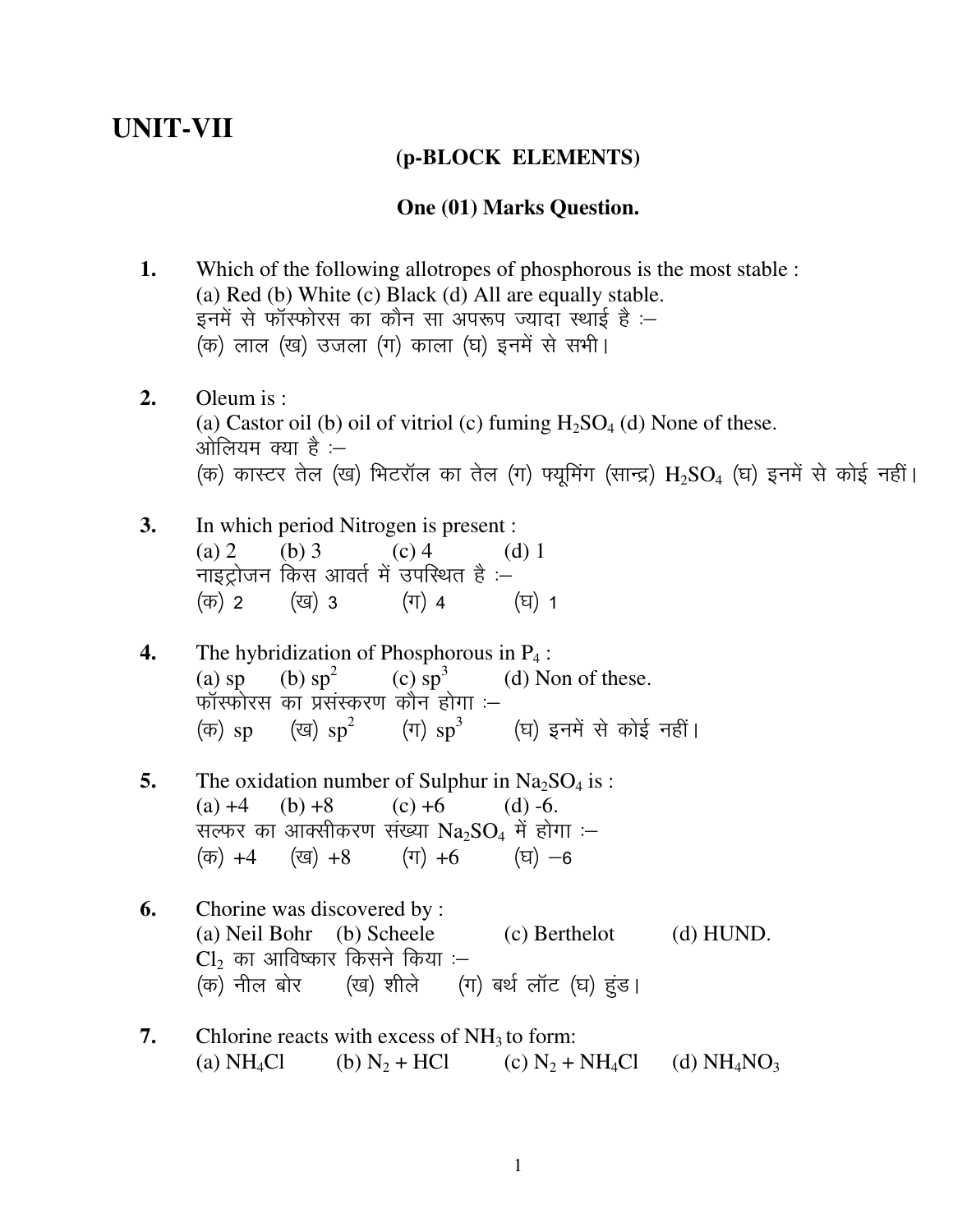|            | क्लोरिन अमोनिया की अधिकता से प्रतिक्रिया कर बनाता है<br>( $\overline{\Phi}$ ) NH <sub>4</sub> Cl ( $\overline{Q}$ ) N <sub>2</sub> + HCl ( $\overline{\eta}$ ) N <sub>2</sub> + NH <sub>4</sub> Cl ( $\overline{q}$ ) NH <sub>4</sub> NO <sub>3</sub> |  |  |  |  |  |  |  |
|------------|-------------------------------------------------------------------------------------------------------------------------------------------------------------------------------------------------------------------------------------------------------|--|--|--|--|--|--|--|
| 8.         | In which group Sulphur is present :<br>(a) 12 (b) 14 (c) 15 (d) 15                                                                                                                                                                                    |  |  |  |  |  |  |  |
|            | गंधक किस समुह में है।<br>(a) 12 (b) $14(c) 15$ (d) 15                                                                                                                                                                                                 |  |  |  |  |  |  |  |
| 9.         | The total numbers of element present in p-block is :<br>(a) 13 (b) 31 (c) 33<br>(d) 28<br>ब्लॉक में रिथत तत्त्वों की संख्या                                                                                                                           |  |  |  |  |  |  |  |
|            | (a) 13 (b) 31 (c) 33 (d) 28                                                                                                                                                                                                                           |  |  |  |  |  |  |  |
| 10.        | Give the shape of $XeF_2$ molecule?<br>$XeF_2$ अणु का आकार लिखें?                                                                                                                                                                                     |  |  |  |  |  |  |  |
| 11.        | Who discovered Iodine?<br>आयोडिन को किसने खोजा था?                                                                                                                                                                                                    |  |  |  |  |  |  |  |
| 12.        | Give the Formulae of Bleaching powder?<br>विरंजक चूर्ण का सूत्र लिखें?                                                                                                                                                                                |  |  |  |  |  |  |  |
| 13.        | Which group elements are called halogen?<br>हैलोजेन किस समुह के तत्त्वों का कहते हैं?                                                                                                                                                                 |  |  |  |  |  |  |  |
| 14.        | What is aqua-regia.<br>अम्ल—राज किसे कहते हैं?                                                                                                                                                                                                        |  |  |  |  |  |  |  |
| <b>15.</b> | Write the structure of nitric acid.<br>नाइट्रिक अमल की संरचना लिखें?                                                                                                                                                                                  |  |  |  |  |  |  |  |
| 16.        | How many Valence electrons are present in inert gaseous elements?<br>निष्क्रिय गैस में कितने वैलेंस इलेक्ट्रॉन होते हैं?                                                                                                                              |  |  |  |  |  |  |  |
| 17.        | What is the formulae of Laughing gas?<br>लाफिन्ग गैस का सूत्र क्या है?                                                                                                                                                                                |  |  |  |  |  |  |  |
|            | Two (02) Marks Question.                                                                                                                                                                                                                              |  |  |  |  |  |  |  |
| 1.         | How $NH3$ is Manufactured by Haber Process.                                                                                                                                                                                                           |  |  |  |  |  |  |  |

- हेबर विधि के द्वारा अमोनिया का निमार्ण कैसे होता है?
- **2.** Give Lab process for the preparation of  $PH_3$ . How  $PH_3$  reacts with  $Cl_2$ .  $\rm PH_{3}$  को प्रयोगशाला में कैसे बनाया जाता है।  $\rm PH_{3}$ क्लोरिन से कैसे प्रतिक्रिया करता है?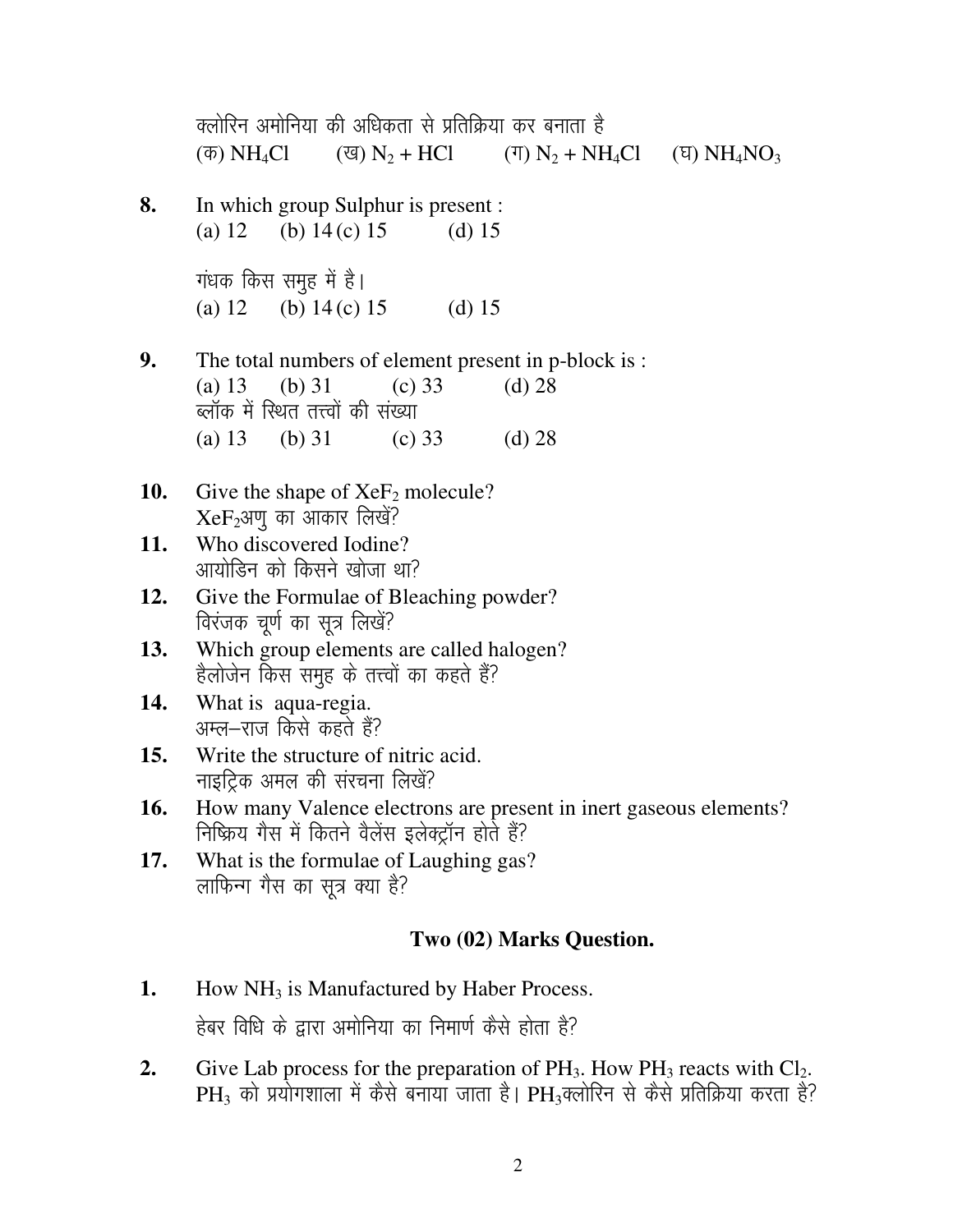- $3.$ What happens when  $PH_3$  is heated at 713 K in the absent of air. क्या होता है जब PH<sub>3</sub> को हवा की अनुपस्थिति में 713 K पर गर्म करते हैं?
- Give two difference between phosphine  $(PH_3)$  and Amonia (NH<sub>3</sub>). 4. PH<sub>3</sub> और NH<sub>3</sub>में दो अंतर बताएँ।
- 5. How  $NH_3$  reacts with  $Cl_2$  (Excess). अमोनिया क्लोरिन की अधिकता से कैसे प्रतिक्रिया करता है?
- Write name of two allotropes of phosphorous. 6. फोसफोरस के दो अपरुपों को लिखें?
- 7. Write two difference between white Phosphorous and Red Phosphorous. स्वत फोसफोरस एवं लाल फोसफोरस के बीच दो अन्तर को स्पष्ट करें।
- Complete the following reactions : 8.
	- $Cu + HNO<sub>3</sub>$   $\longrightarrow$  $(i)$
	- $XeF_4 + O_2F_2$   $\longrightarrow$  $(ii)$

निम्नलिखित को पुरा करें

- $Cu + HNO<sub>3</sub>$   $\longrightarrow$  $(i)$
- $XeF_4 + O_2F_2$   $\longrightarrow$  $(ii)$
- Write formulas & structure of 2 oxeyes chlorine. 9. क्लोरिन के ऑक्सी अम्ल की संरचना एवं नाम लिखें?
- Write structure of the following: 10.

 $(i) PCl<sub>3</sub>$  $(ii)$  PC $l_5$ निम्नलिखित की संरचना लिखें:  $(i) PCl<sub>3</sub>$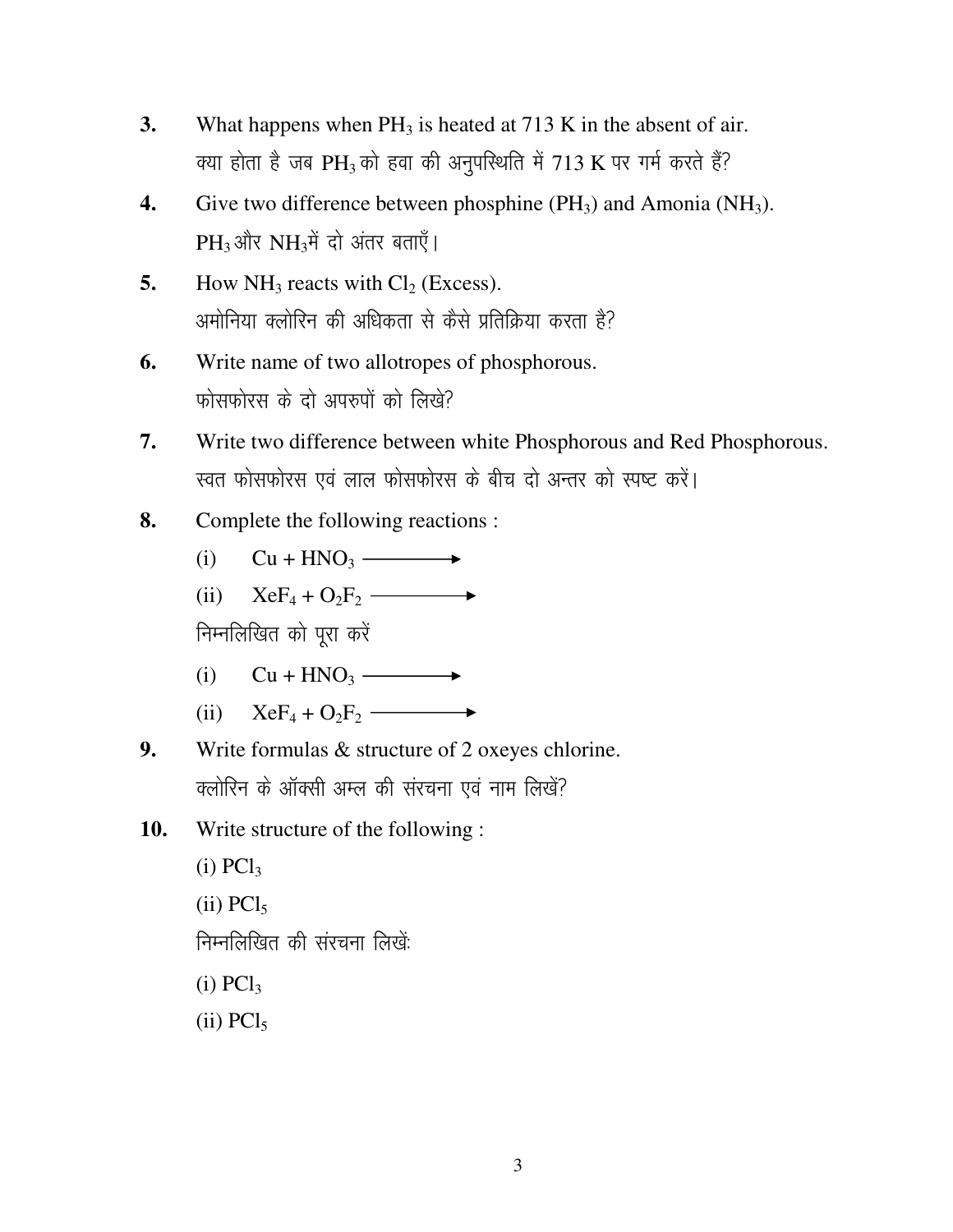- Write oxidation number of P in the following compounds. 11.
	- $(i)$  $POCl<sub>3</sub>$
	- $H_3PO_4$  $(ii)$
	- P की आक्सीकरण संख्या निम्नलिखित में क्या है
	- $(i)$  $POCl<sub>3</sub>$
	- $(ii)$  $H_3PO_4$
- What happens when : 12.
	- $(i)$ Ammonium Dichromate is heated.
	- $(ii)$ Ammonium Nitrate is heated.
	- क्या होता है जब
	- (क) अमोनियम डाइक्रोमेट गर्म किया जाता है
	- (ख) अमोनिया नाइट्रेट गर्म किया जाता है
- 13. Write any two methods for preparation of  $NH<sub>3</sub>$ . अमोनिया बनाने की दो विधि का लिखें

# 03 marks question.

- 1. Explain the following observation:
	- Phosphorous has a greater tendency for catenation than nitrogen.  $(i)$
	- ICI is more reactive than  $I_2$ .  $(ii)$
	- $F_2$  is a stronger oxidizing agent than  $Cl_2$ .  $(iii)$

निम्नलिखित को समझाएँ

- (क) फोसफोरस में नाइट्रोजन की तुलना में कैरेशन की प्रवृति ज्यादा है।
- (ख) I<sub>2</sub> आयोडिन से ज्यादा सक्रिय है।
- (ग)  $F_2$  क्लोरिन से प्रबल ऑक्सीकारक है
- Explain the following observation:  $2.$ 
	- Sulphur has a greater tendency for catenation than oxygen.  $(i)$
	- Oxygen is gas but sulphur a solid.  $(ii)$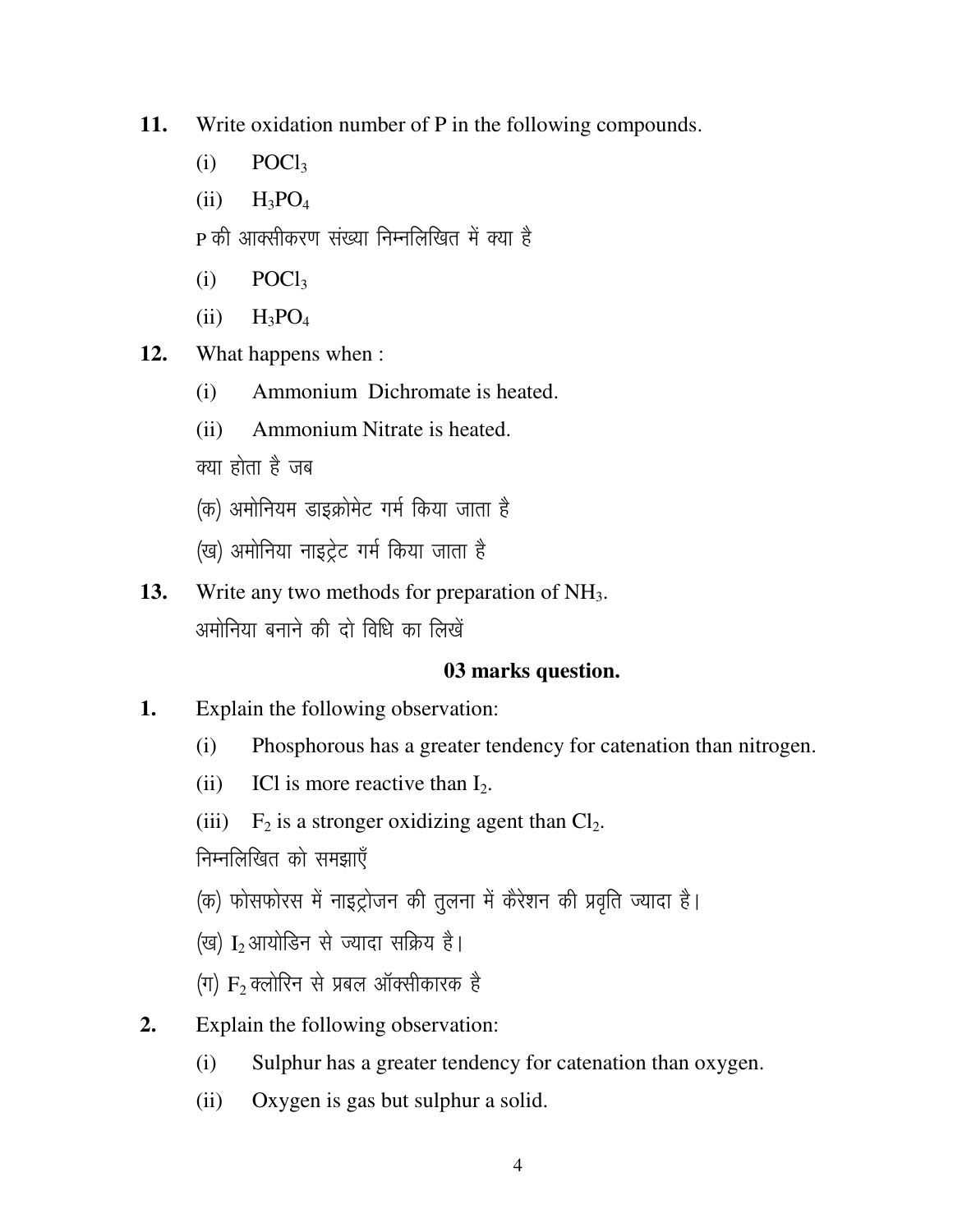(iii) The halogens are coloured why?

निम्नलिखित को समझाएँ

(क) सल्फर में ऑक्सीजन की तुलना में कैटेनेशन की प्रवृति ज्यादा है

- (ख) ऑक्सीजन एक गैस है जबकि सल्फर ठोस है
- $(\pi)$  हैलोजन रंगीन होते हैं
- **3.** Explain the following :
	- (i) Sulphur is a p-block element, why ?
	- (ii) Lithium is not a p-block element, why ?
	- (iii)  $NH<sub>3</sub>$  formlalien by Haber process is founded at low temperature, why ? निम्नलिखित को समझाएँ
	- $(\sigma)$  गंधक P वर्ग का तत्त्व है
	- (ख) लिथिया P वर्ग का तत्त्व नहीं है
	- (ग) हेबर विधि से अमोनिया का निर्माण कम तापक्रम पर किया जाता है।
- **4.** Explain the followings:
	- (i) Nitrogen is more electronegative than P, why ?
	- (ii) Argon is an inert gaseous element, why ?

(iii) Water is not added slowly to  $H_2SO_4$  but  $H_2SO_4$  is added, why ?

निम्नलिखित को समझाएँ

- (क) नाइट्रोजन फॉसफोरस से ज्यादा विद्युत ऋणात्मक है
- (ख) आर्गन एक निष्क्रिय गैस है
- (ग) जल को  $\rm{H_2SO_4}$  में धीरे-धीरे नहीं डाला जाता है।  $\rm{H_2SO_4}$ को जल में धीरे-धीरे जाता है
- **5.** Give the structure of followings:

(i)  $N_2O_5$  (ii)  $PH_3$  (iii)  $H_3PO_4$ निम्नलिखित के संरचना सूत्र लिखें (i)  $N_2O_5$  (ii)  $PH_3$  (iii)  $H_3PO_4$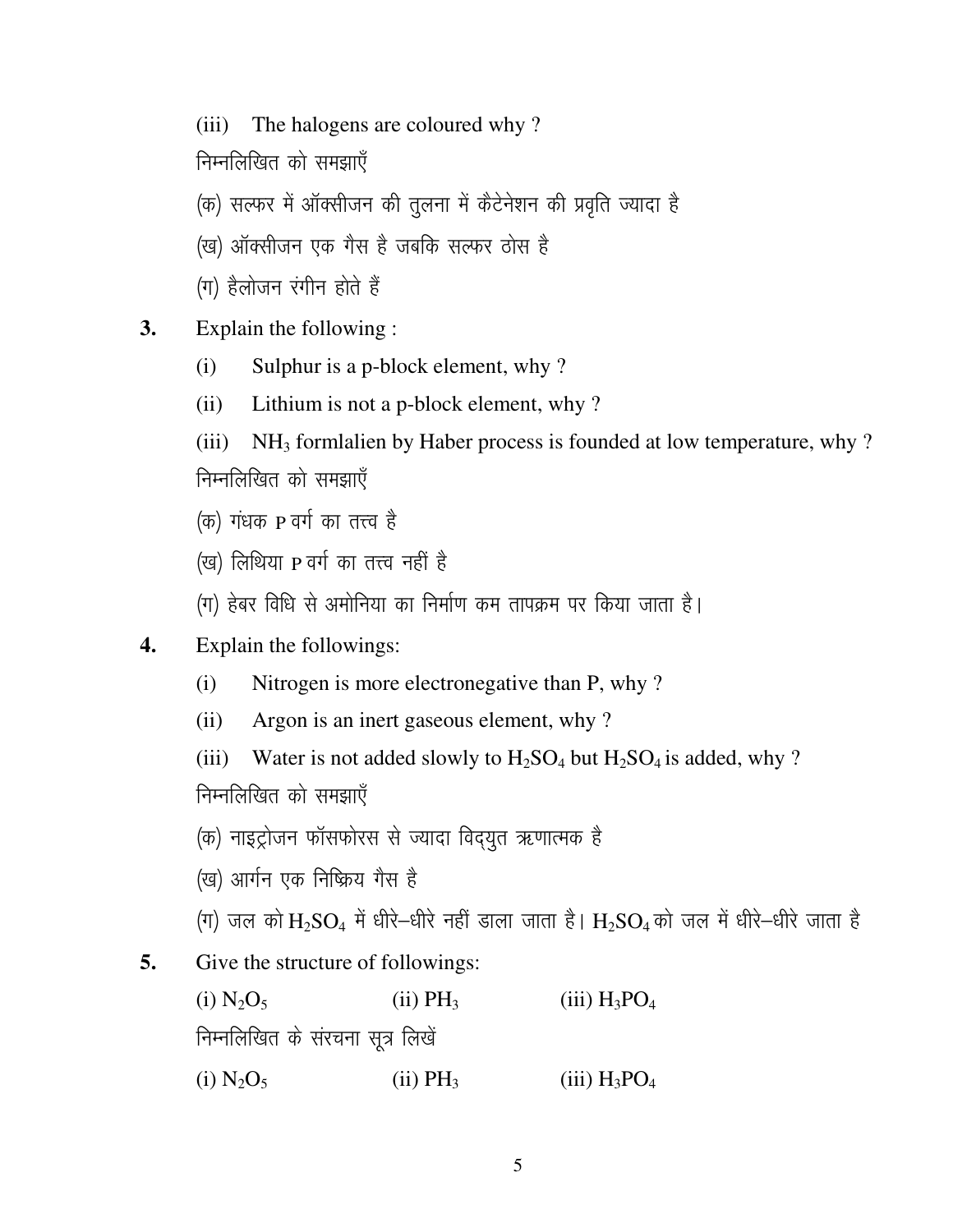| 6. |  | Give the heating effect on followings: |
|----|--|----------------------------------------|

|            | $(i)$ Ag <sub>2</sub> O                                                 | $(ii)$ KNO <sub>3</sub> | $(iii)$ Ca $(oc1)$ Cl                                                    |  |  |  |  |  |
|------------|-------------------------------------------------------------------------|-------------------------|--------------------------------------------------------------------------|--|--|--|--|--|
|            | निम्नलिखित पर ताप का प्रभाव लिखें                                       |                         |                                                                          |  |  |  |  |  |
|            | $(i)$ Ag <sub>2</sub> O                                                 | $(ii)$ KNO <sub>3</sub> | $(iii)$ Ca $(oc1)$ Cl                                                    |  |  |  |  |  |
| 7.         | Select the acidic and basis anhydrides from the following:              |                         |                                                                          |  |  |  |  |  |
|            | (i) Na <sub>2</sub> O                                                   | $(ii)$ $P_4O_6$         | (iii) SO <sub>2</sub>                                                    |  |  |  |  |  |
|            | निम्नलिखित में कौन सा अम्लीय और कौन सा क्षारीय एनेहाइड्राइड है?         |                         |                                                                          |  |  |  |  |  |
|            | (i) Na <sub>2</sub> O                                                   | $(ii)$ $P_4O_6$         | (iii) SO <sub>2</sub>                                                    |  |  |  |  |  |
| 8.         | Give three (3) main difference between Rhombic and Monoclinic Sulphur.  |                         |                                                                          |  |  |  |  |  |
|            | रोम्बिक और मोनोक्लिनिक सल्फर में तीन मुख्य अंतर बताएँ।                  |                         |                                                                          |  |  |  |  |  |
| 9.         | Give the lab preparation (balanced equation only) method of following:  |                         |                                                                          |  |  |  |  |  |
|            | (i) SO <sub>2</sub>                                                     | $(ii)$ $Cl2$            | (iii) NH <sub>3</sub>                                                    |  |  |  |  |  |
|            | निम्नलिखित को प्रयोगशाला में कैसे बनाया जाता है                         |                         |                                                                          |  |  |  |  |  |
|            | (i) SO <sub>2</sub>                                                     | (ii) Cl <sub>2</sub>    | (iii) NH <sub>3</sub>                                                    |  |  |  |  |  |
| <b>10.</b> | Give the structure of following ions:                                   |                         |                                                                          |  |  |  |  |  |
|            | (i) $SO_4^2$                                                            | (ii) $PO_4^{3-}$        | (iii) NO <sub>3</sub>                                                    |  |  |  |  |  |
|            | निम्नलिखित आयन की संरचना सूत्र लिखें                                    |                         |                                                                          |  |  |  |  |  |
|            | (i) $SO_4^2$                                                            | (ii) $PO_4^3$           | (iii) NO <sub>3</sub>                                                    |  |  |  |  |  |
| 11.        |                                                                         |                         | Give two examples of each of OXO acid of halogen having oxidation state: |  |  |  |  |  |
|            | $(i) + 1$                                                               | $(ii) +5$               | $(iii) +7$                                                               |  |  |  |  |  |
|            | हैलोजन के आक्सो अम्ल का दो उदाहरण दे जिनमें हैलोजन का आक्सीकरण संख्या   |                         |                                                                          |  |  |  |  |  |
|            | $(i) + 1$                                                               | $(ii) +5$               | $(iii) +7$                                                               |  |  |  |  |  |
| 12.        |                                                                         |                         | Give three main types of inter halogen compounds with two example.       |  |  |  |  |  |
|            | तीन मुख्य इन्टर हैलोजन यौगिक दो उदाहरण के साथ लिखें।                    |                         |                                                                          |  |  |  |  |  |
| 13.        | Give shape, hybridization and total shared electron pair in followings: |                         |                                                                          |  |  |  |  |  |
|            | $(i)$ ClF <sub>3</sub>                                                  | $(ii)$ BrF <sub>5</sub> | $(iii)$ IF <sub>7</sub>                                                  |  |  |  |  |  |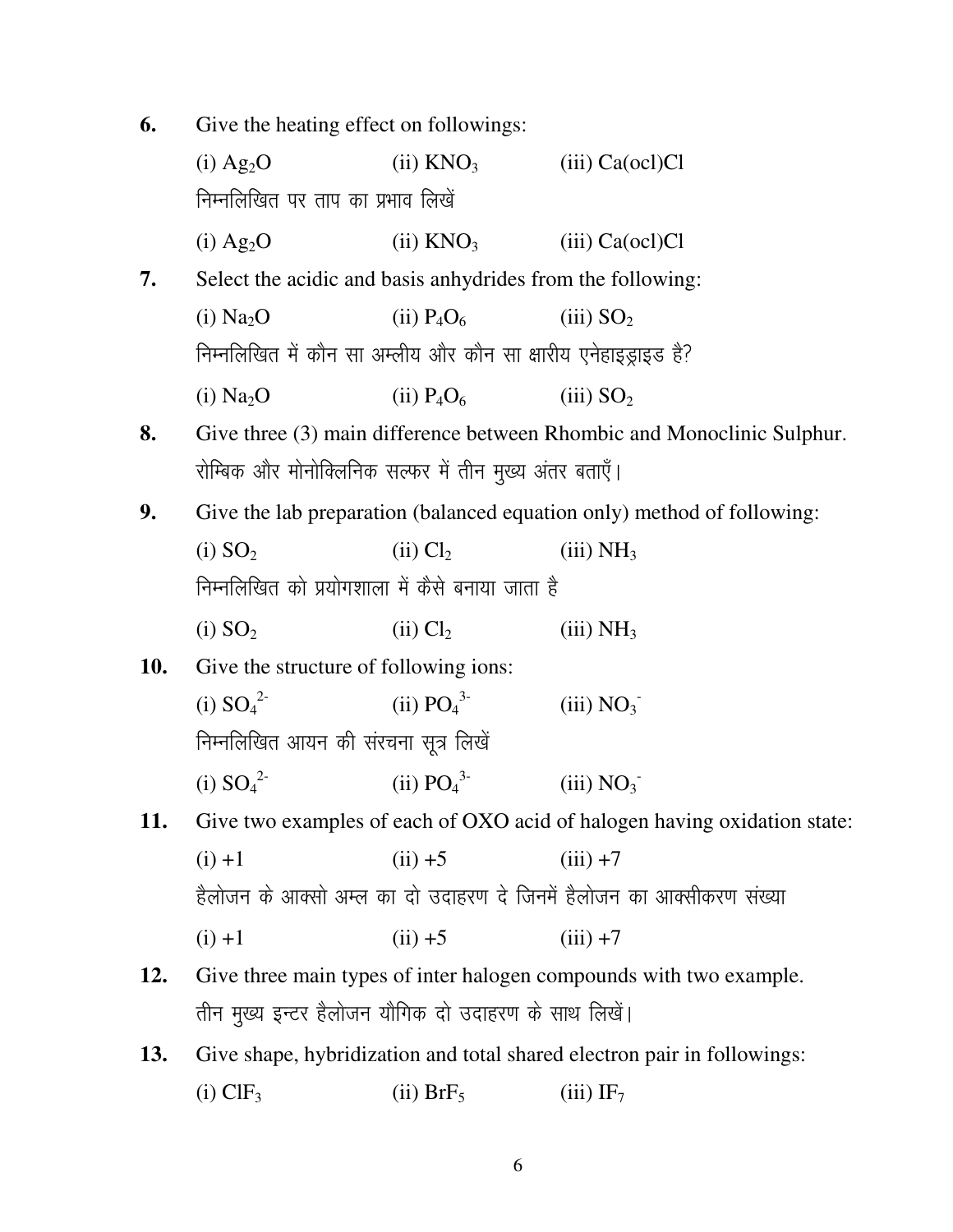|     |                                     |                         | आकार, प्रसंकरण एवं साझे वाले इलेक्ट्रोन के जोड़े को निम्नलिखित यौगिकों में दर्शाएँ |  |  |  |  |
|-----|-------------------------------------|-------------------------|------------------------------------------------------------------------------------|--|--|--|--|
|     | $(i)$ ClF <sub>3</sub>              | $(ii)$ BrF <sub>5</sub> | $(iii)$ IF <sub>7</sub>                                                            |  |  |  |  |
| 14. | Give the preparation of followings: |                         |                                                                                    |  |  |  |  |
|     | $(i)$ XeF <sub>2</sub>              | $(ii)$ XeF <sub>4</sub> | $(iii)$ XeOF <sub>2</sub>                                                          |  |  |  |  |
|     | निम्नलिखित को कैसे बनाया जाता है    |                         |                                                                                    |  |  |  |  |
|     | $(i)$ XeF <sub>2</sub>              | $(ii)$ XeF <sub>4</sub> | (iii) $XeOF2$                                                                      |  |  |  |  |

## Five (05) marks question

- 1. (a) What is Rhombic and Monoclinic Sulphur.
	- (b) Give the principle for the manufacturing of sulphuric acid in industry.
	- (c) What happens when  $H_2SO_4$  reacts with carbon.
	- (d) What happens when conc.  $H_2SO_4$  reacts with Nacl.
	- (क) रोम्बिक और मानोक्लिनिक सल्फर क्या है?
	- (ख) उद्योग में  $H_2SO_4$  बनाने का सिद्धांत है?
	- (ग) क्या होता है जब  $H_2SO_4$  कार्बन से प्रतिक्रिया करता है?
	- (घ) क्या होता है जब  $H_2SO_4$ . Nacl से प्रतिक्रिया करता है?
- (a) Give the similarly process for the preparation of Ozone  $(O_3)$ .  $2.$ 
	- (b) What happens when:
		- (i) Ozone reacts with lead sulphide (PbS).
		- Hydrochloric acid (HCl).  $(ii)$  $,$
		- Ferrous Sulphate (FeSO<sub>4</sub>).  $(iii)$  $\ddot{\phantom{0}}$  $,$
	- (क) ओजोन बनाने का सीमेन विधि लिखें
	- (ख) क्या होता है जब
	- ओजोन लेड सल्फाइड (P&S) से प्रतिक्रिया करता है  $(i)$
	- ओजोन HCL, से प्रतिक्रिया करता है  $(ii)$
	- ओजोन फेरस सल्फेट से प्रतिक्रिया करता है  $(iii)$